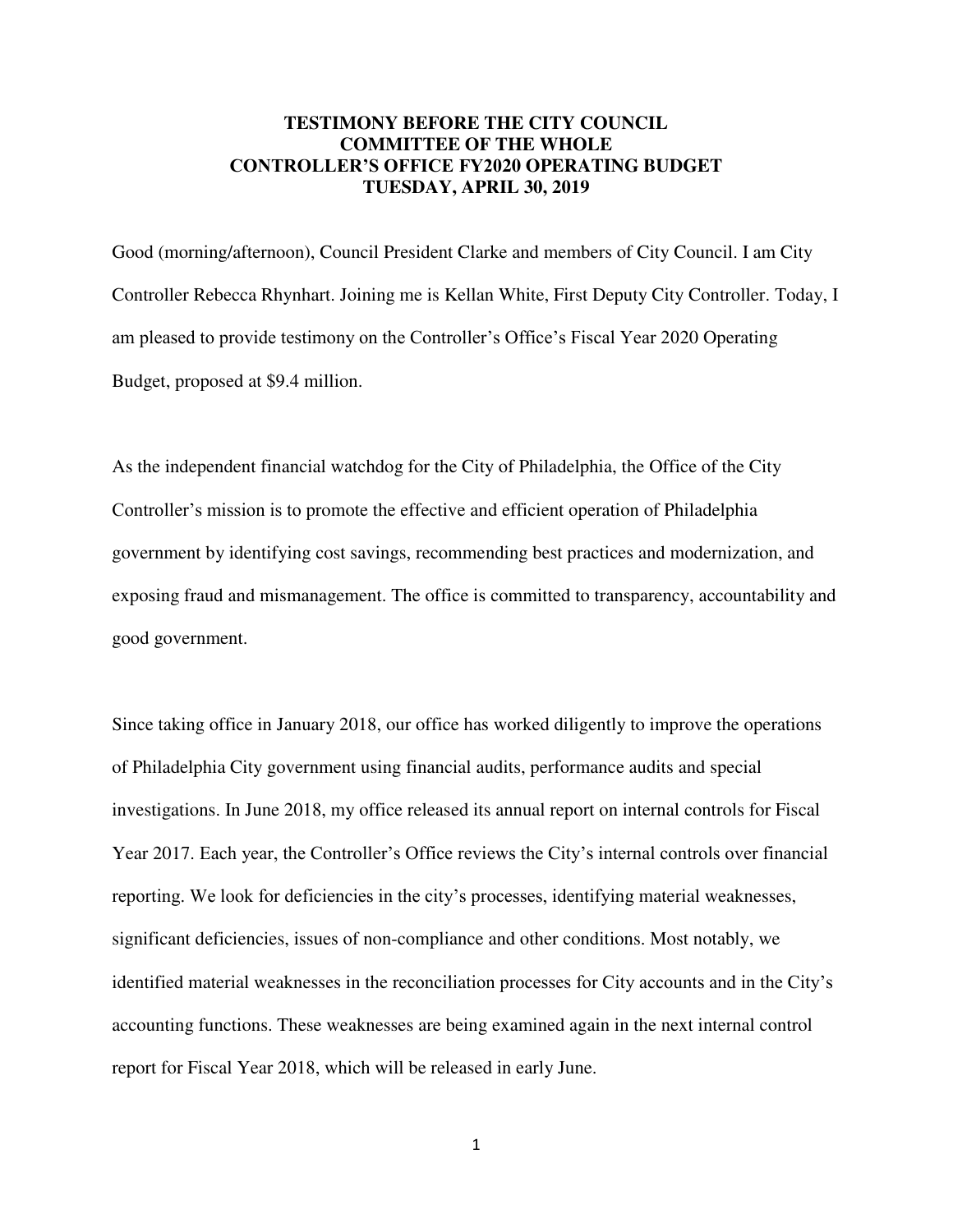Most recently, we released our annual review of financial controls within departments, called the Departmental Audit, for Fiscal Year 2018. Notably, we found significant issues with overtime authorization/approval and sick leave policy enforcement across many departments. While some departments have done a good job at addressing negative findings from prior years, other departments have had repeat findings for multiple years. My office will be increasing outreach to the Commissioners this year to ensure that they understand the importance of financial controls.

In conjunction with the Departmental Audit, we also released our first exempt employee diversity review. It visualized the breakdown of exempt employees by race/ethnicity across several categories: all exempt employees; all exempt employees with salaries greater than \$90,000; new exempt hires; and new exempt hires with salaries greater than \$90,000; for Fiscal Year 2018. The goal of this review was to provide a baseline understanding of whether the City's exempt workers reflect the diversity of the city they serve and will serve as a point of comparison for next year's deeper dive on departments' hiring practices.

I want to note that the review showed the Controller's Office exempt staff to be 54% minority. When looking at the office overall, our staff is 55% minority and 53% female. While we've made strides to improve diversity among our staff and are committed to following diverse hiring best practices, there is more work to be done. In addition to diversity among our staff, our office is working to increase diversity in our contracts. In Fiscal Year 2017, the year before I took office, vendors contracted by the Controller's Office were only 2% diverse. We raised participation to 17% in Fiscal Year 2018 and to 23% in Fiscal Year 2019. Our goal for Fiscal Year 2020 is 25%.

2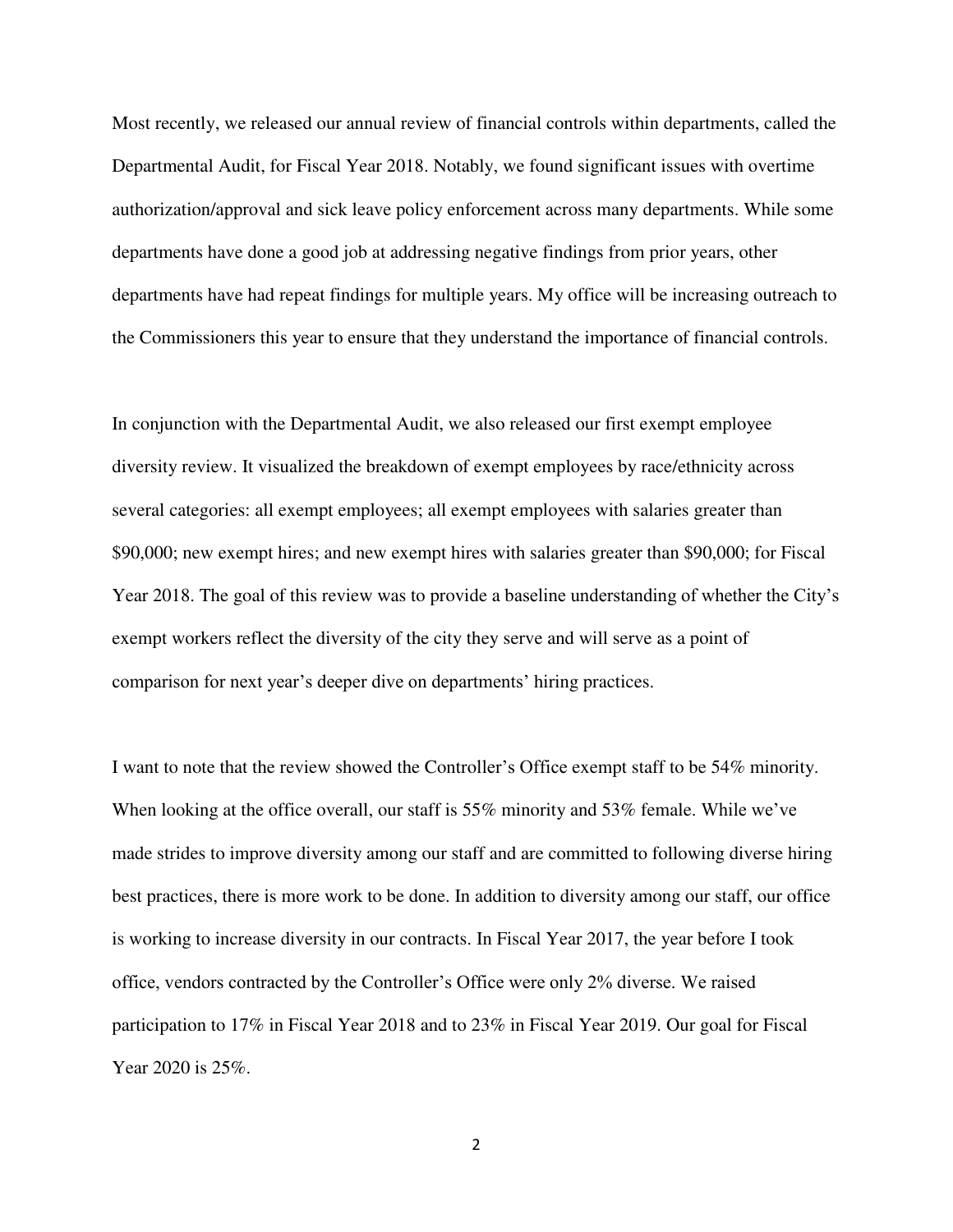In addition to recurring audits like the Departmental Audit and Internal Controls reports, the Controller's Office conducts performance audits. My office's first audit on the City's sexual misconduct policies, procedures and payouts was released in July 2018. Our performance audit team is currently in the final stages of its audit of the Office of Behavioral Health and Intellectual Disability Services and the Philadelphia Parking Authority, specifically its on-street parking expenses. We anticipate both of these audits to be released this summer. In early summer, we will begin three audits related to the Office of Information and Technology, including a general controls review of City financial systems maintained by OIT which is required every three years, a general and applications review of OnePhilly which is required as part of the FY19 financial audit and a performance audit requested by City Council related to OIT capital project management and OIT security risks.

In addition to auditing, my office also has a strong investigation unit. The issues that the investigations unit reviews are varied: residency violations; work time fraud, such as conducting personal business during work hours or claiming hours worked that weren't; theft of city money or property; or companies failing to pay wage taxes. Our investigations unit is nimble, but effective. In calendar year 2018, the unit received 220 complaints up from 67 complaints the previous year, including one that led to our report on Animal Care and Control Philly's management of a \$1-million Petco Foundation grant.

Lastly, I want to discuss the work of the Finance, Policy and Data Team. This unit supports the work of this office through research and policy analysis. In April 2018, we released an analysis